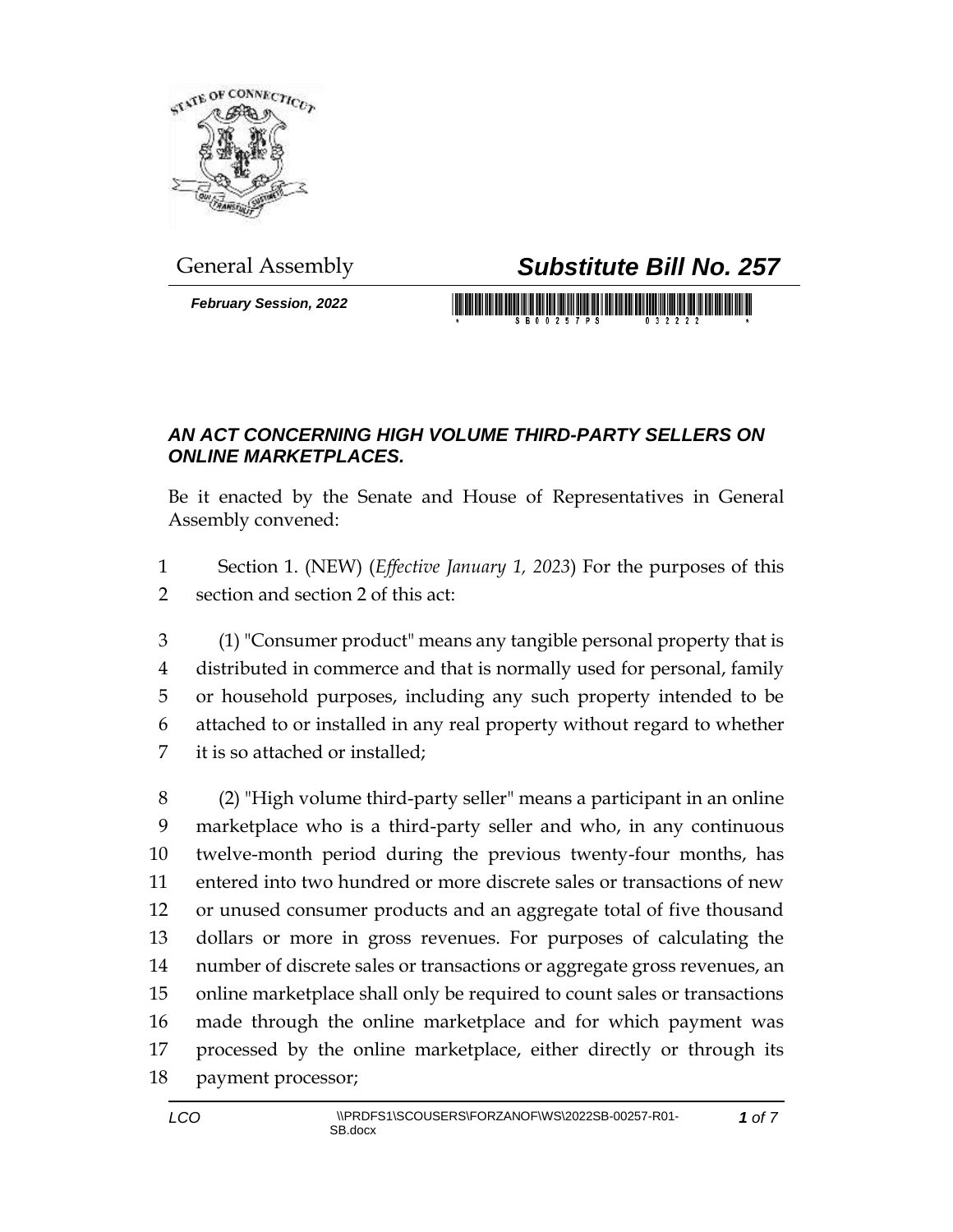(3) "Online marketplace" means any person or entity that operates a consumer-directed electronically based or accessed platform that: (A) Includes features that allow for, facilitate or enable third-party sellers to engage in the sale, purchase, payment, storage, shipping or delivery of a consumer product in this state; (B) is used by one or more third-party sellers for such purposes; and (C) has a contractual or similar relationship with consumers governing their use of the platform to purchase consumer products;

 (4) "Seller" means a person who sells, offers to sell or contracts to sell a consumer product through an online marketplace's platform;

 (5) "Third-party seller" means any seller, independent of an online marketplace, who sells, offers to sell or contracts to sell a consumer product in this state through an online marketplace, provided "third-party seller" does not include, with respect to an online marketplace:

(A) A seller who operates the online marketplace's platform, or

 (B) A business entity that has: (i) Made available to the general public the entity's name, business address and working contact information; (ii) an ongoing contractual relationship with the online marketplace to provide the online marketplace with the manufacture, distribution, wholesaling or fulfillment of shipments of consumer products; and (iii) provided to the online marketplace identifying information, as described in subsection (a) of section 2 of this act, that has been verified in accordance with subsection (d) of section 2 of this act; and

 (6) "Verify" means to confirm information provided to an online marketplace, which may include the use of one or more methods that enable the online marketplace to reliably determine that any information and documents provided are valid, corresponding to the seller or an individual acting on the seller's behalf, not misappropriated and not falsified.

 Sec. 2. (NEW) (*Effective January 1, 2023*) (a) Each online marketplace shall require any high volume third-party seller that is using the online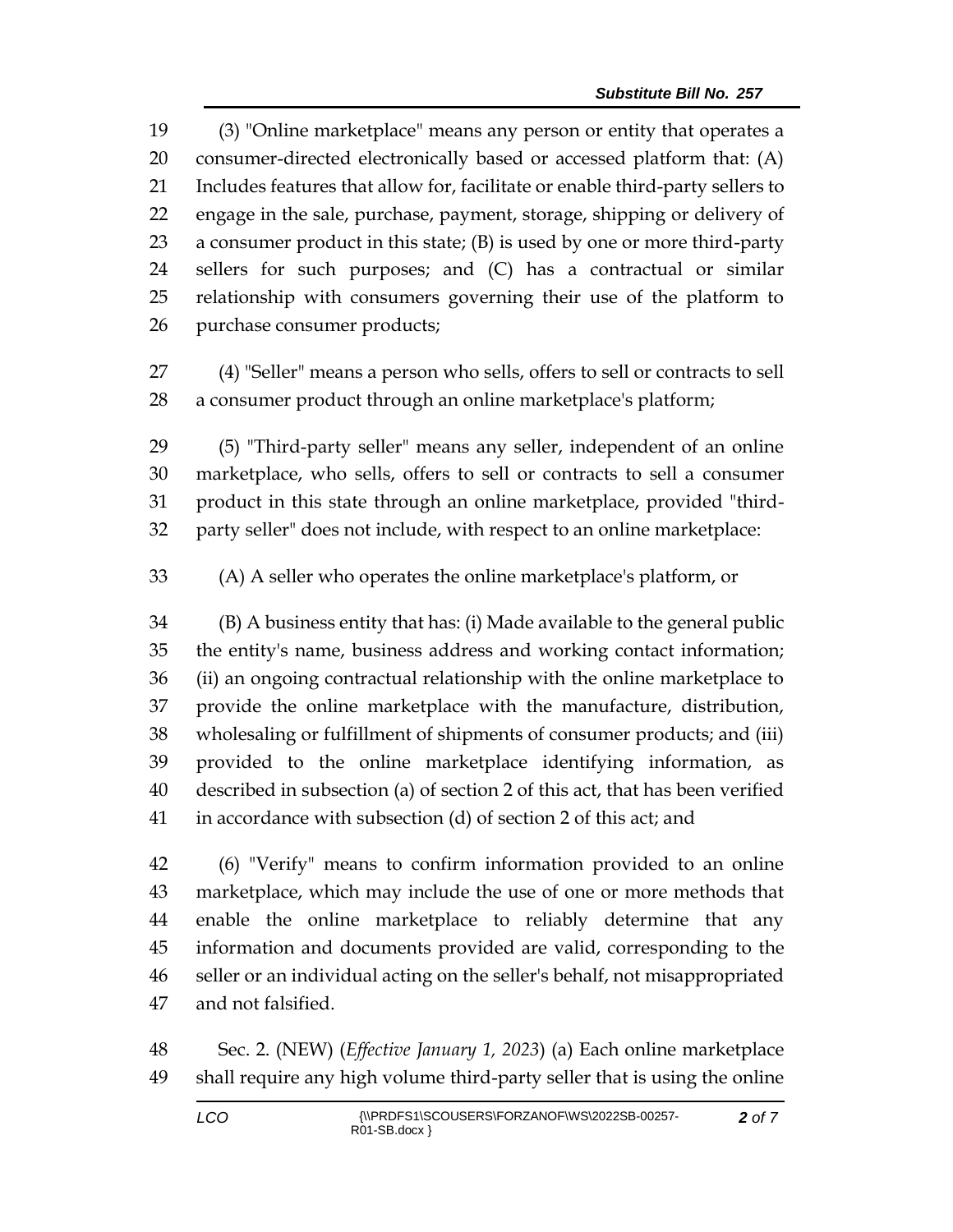marketplace's platform to provide the online marketplace, not later than ten days after qualifying as a high volume third-party seller on the platform, with the following:

 (1) A bank account number or, if such seller does not have a bank account, the name of the payee for payments issued by the online marketplace to such seller, which may be provided either (A) to the online marketplace, or (B) to other third parties contracted by the online marketplace to maintain such information, provided the online marketplace ensures that it can obtain such information on demand from such other third parties;

 (2) (A) If such seller is an individual, the individual's name, or (B) if such seller is not an individual, either (i) a copy of a valid government- issued identification for an individual acting on behalf of such seller that includes the individual's name, or (ii) a copy of a valid government- issued record or tax document that includes the business name and physical address of such seller;

 (3) A business tax identification number or, if such seller does not have such a number, a taxpayer identification number; and

 (4) A current working electronic mail address and telephone number for such seller.

(b) An online marketplace shall:

 (1) Not less than annually, notify each high volume third-party seller on such online marketplace's platform of the requirement to keep any information collected under subsection (a) of this section current, and

 (2) Require each such seller to electronically certify, not later than ten days after receiving the notice under subdivision (1) of this subsection, that such seller has provided the online marketplace with any changes to the information required under subsection (a) of this section or that there have been no changes to such information.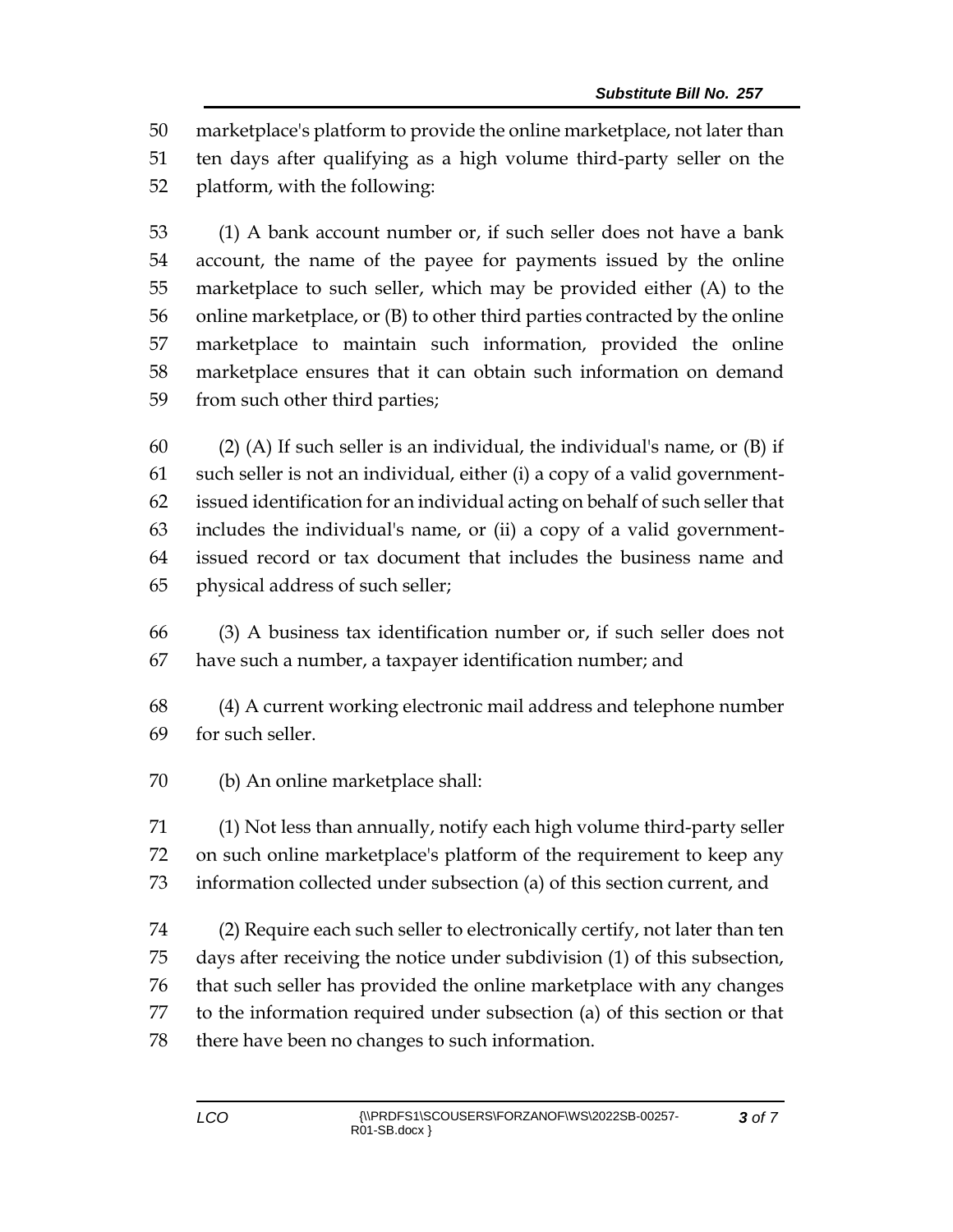(c) If a high volume third-party seller fails to provide the information required by subsection (a) of this section or the certification required by subsection (b) of this section, the online marketplace shall provide such seller with written or electronic notice of such failure. If such seller does not provide the required information or certification, as applicable, within ten days of the issuance of such notice, the online marketplace shall suspend any future sales by such seller until such seller provides the required information or certification.

 (d) An online marketplace shall verify (1) the information collected under subsection (a) of this section not later than ten days after such collection, and (2) any change to such information not later than ten days after being notified of such change by a high volume third-party seller. Any information contained in a copy of a valid government-issued tax document shall be presumed to be verified as of the date of issuance of such document.

 (e) Data collected solely to comply with the requirements of subsection (a) of this section may not be used for any purpose other than as provided in this section, unless otherwise required by law.

 (f) An online marketplace shall implement and maintain reasonable security procedures and practices, including administrative, physical and technical safeguards, that are appropriate for the nature of the data collected pursuant to this section and the purposes for which such data will be used, in order to protect such data from unauthorized use, disclosure, access, destruction or modification.

 (g) An online marketplace shall require any high volume third-party seller that uses such online marketplace's platform and has an aggregate total of twenty thousand dollars or more in annual gross revenues on such online marketplace, to provide to the online marketplace, and to consumers in a conspicuous manner in the order confirmation message or other document or communication made to a consumer after a purchase is finalized and in the consumer's account transaction history, the following information: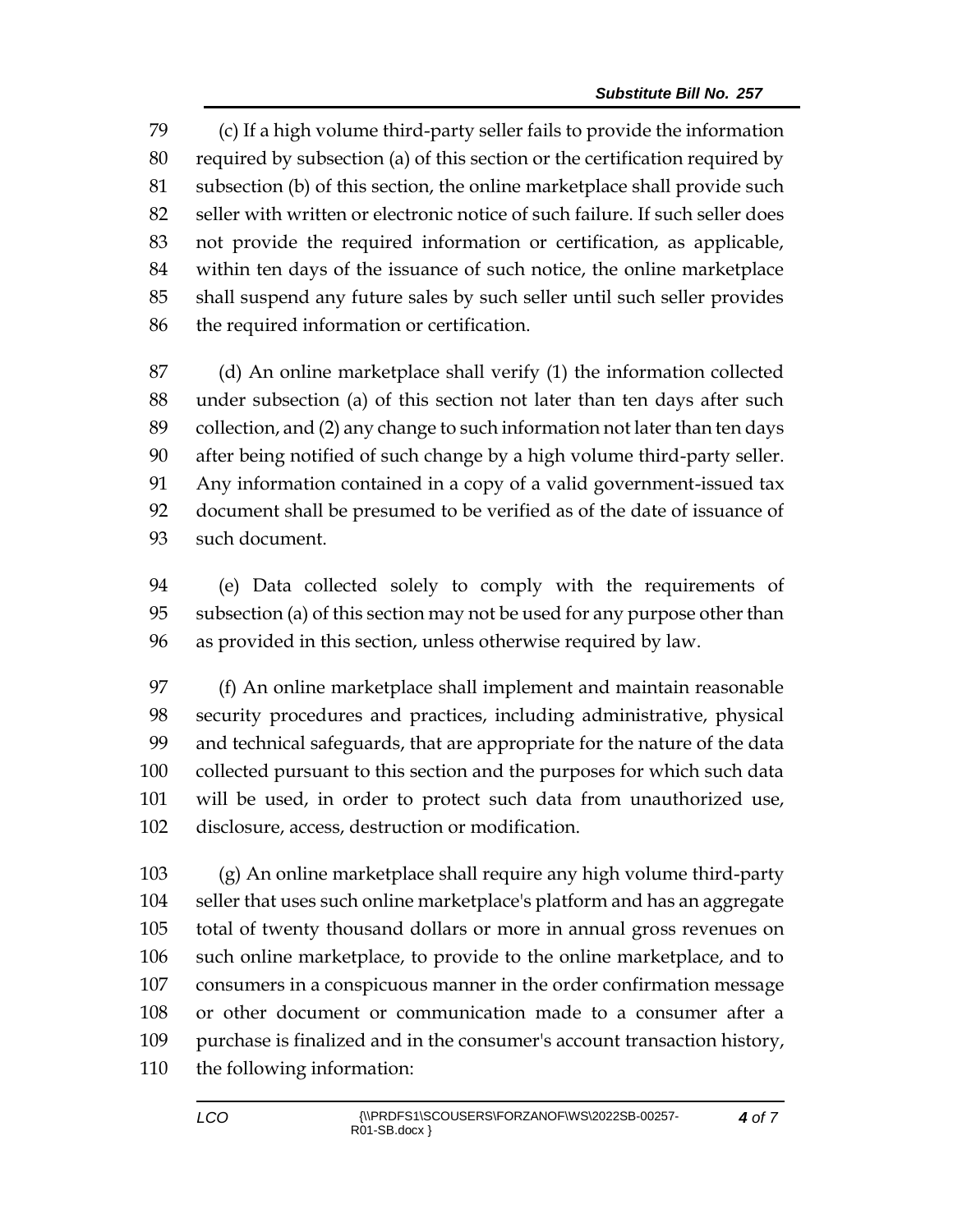(1) Except as provided in subsection (h) of this section, the identity of the high volume third-party seller, including:

 (A) The full name of such seller, which may include such seller's name or such seller's company name, or the name by which such seller or company operates on the online marketplace;

(B) The physical address of such seller; and

 (C) Contact information for such seller, to allow for the direct, unhindered communication with such seller by users of the online marketplace, including a current working phone number, a current working electronic mail address or other means of direct electronic messaging, which may be provided to such seller by the online marketplace; and

 (2) Whether the high volume third-party seller used a different seller to supply the consumer product to the consumer upon purchase, and, upon the request of a consumer who is an authenticated purchaser, the information described in subparagraph (A) of this subdivision relating 127 to the seller that supplied the consumer product to the consumer, if such seller is different than the high volume third-party seller listed on the product listing prior to purchase.

 (h) (1) Except as provided in subdivision (2) of this subsection, an online marketplace may limit the disclosure of the information required under subdivision (1) of subsection (g) of this section when the high volume third-party seller certifies to the online marketplace that:

 (A) Such seller does not have a business address and only has a residential street address, or has a combined business and residential street address, the online marketplace may: (i) Disclose only the country and, if applicable, the state in which the high volume third-party seller resides, and (ii) inform consumers that there is no business address available for such seller and that consumer inquiries should be submitted to such seller by phone, electronic mail or other means of electronic messaging provided to such seller by the online marketplace;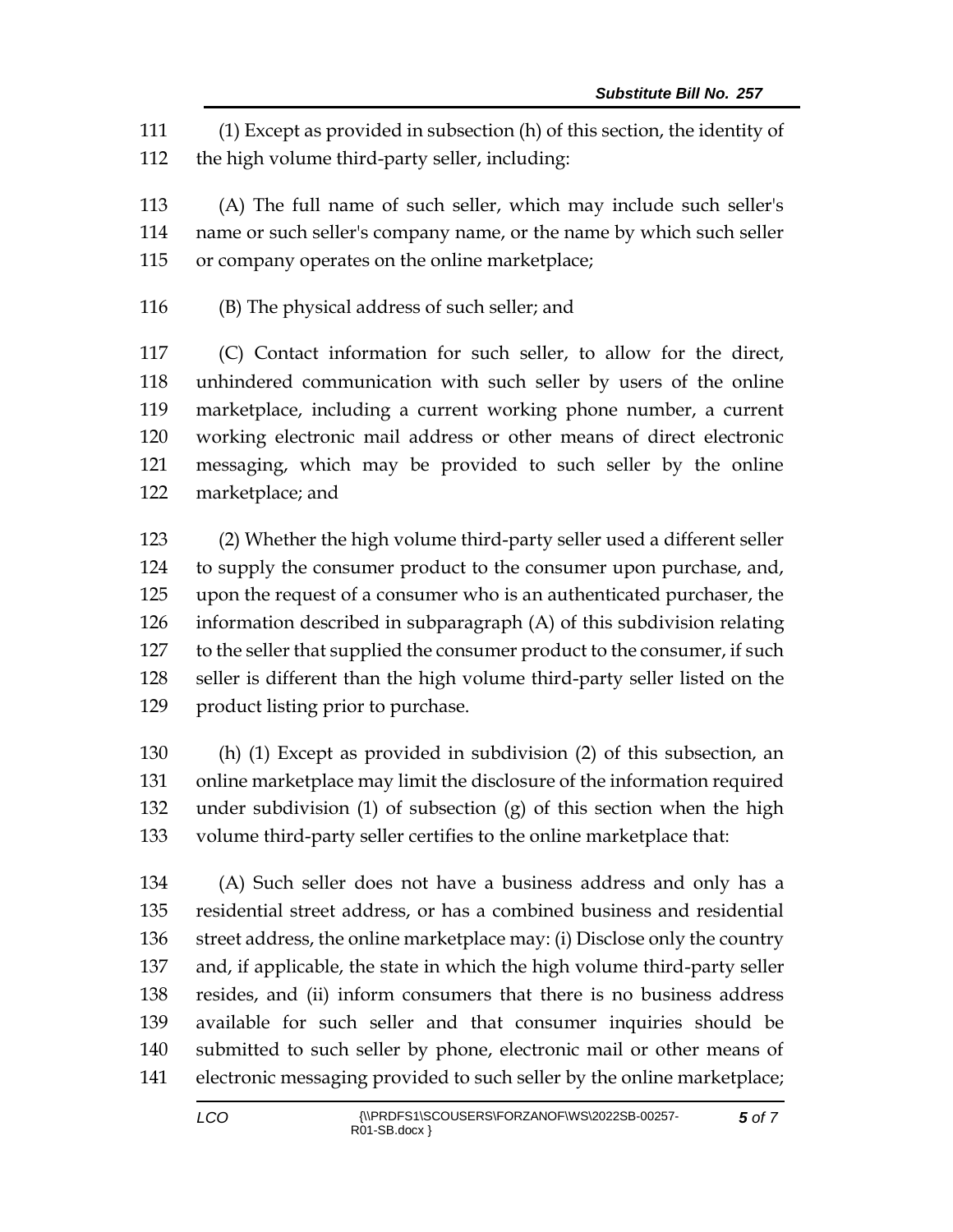(B) Such seller is a business that has a physical address for product returns, the online marketplace may disclose such seller's physical address for product returns; or

 (C) Such seller does not have a phone number other than a personal phone number, the online marketplace shall inform consumers that there is no phone number available for the seller and that consumer inquiries should be submitted to the seller's electronic mail address or other means of electronic messaging provided to such seller by the online marketplace.

 (2) If an online marketplace becomes aware that a high volume third- party seller has made a false representation to the online marketplace in order to justify the limitation on disclosure under subdivision (1) of this subsection or that a high volume third-party seller who has requested and received a limitation on disclosure under subdivision (1) of this subsection has not provided responsive answers within a reasonable timeframe to consumer inquiries submitted to such seller by phone, electronic mail or other means of electronic messaging provided to such seller by the online marketplace, the online marketplace shall provide such seller with written or electronic notice regarding such false representation or nonresponsiveness and an opportunity to respond not later than ten days after the issuance of the notice. If, after such period, such seller does not justify to such online marketplace the continued limitation on the disclosure of information under subdivision (1) of this subsection or consent to the disclosure of the information required under subdivision (1) of subsection (g) of this section, the online marketplace shall suspend any future sales activity of such seller until such seller consents to the disclosure of the information required under subdivision (1) of subsection (g) of this section.

 (i) An online marketplace shall disclose to consumers in a clear and conspicuous manner on the product listing of any high volume third- party seller a reporting mechanism that allows for electronic and telephonic reporting of suspicious marketplace activity to the online marketplace.